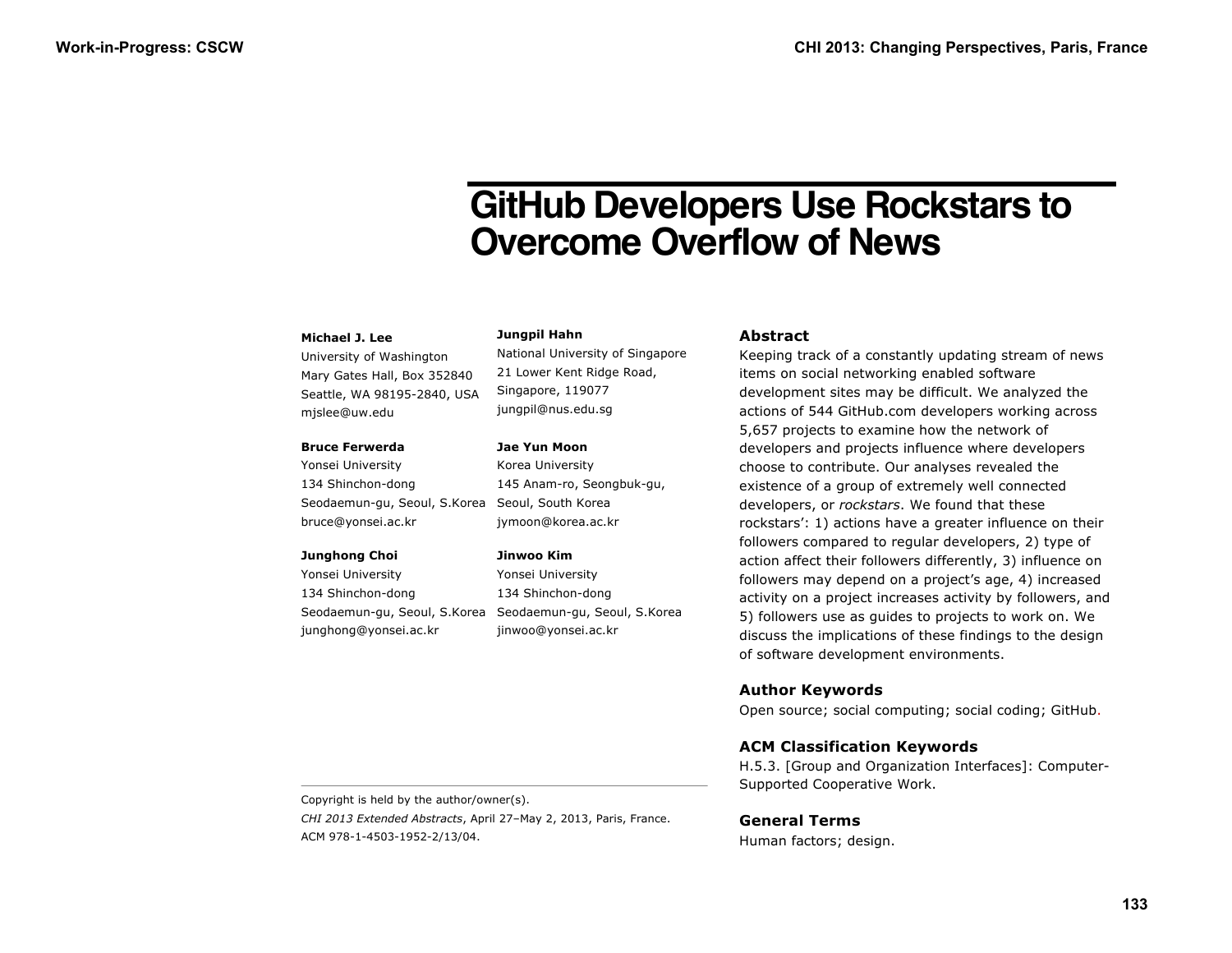## **Introduction**

Recently, many websites have started implementing social network service (SNS) features, allowing their users to easily share information and stay aware of connected people's activities. Adding SNS features to websites have been shown to increase activity and collaboration among users [14]. One domain where SNS features are starting to appear is in software development, which raises important questions about how these features could affect developers' work, their decisions to contribute to others' projects, and how their social network influences these actions.

The importance of social factors in traditional software development has been stressed in many prior works. For example, software development has been conceptualized as a highly collaborative activity where developers work on various, fragmented pieces of code to make larger software applications [1]. DeMarco found that developers spend up to 70% of their time working with others [5] and similarly, Perry et al. reported that over half of developers' time was spent interacting with coworkers [12] to increase awareness [10] and create code [9].

Current online repositories (e.g., Sourceforge.net and Google Code) enable individual developers and teams to collaborate on projects but lack features to make social ties and keep up with others' updates. One site that has successfully integrated SNS features is GitHub (www.github.com), which allows developers to "follow" other developers, or to "watch" others' projects. Once these ties are established, any activity by these connections will appear in the developers' news feeds.

Using in-depth interviews, Dabbish et al. [4] found that GitHub developers make rich inferences about others and others' projects based on information they receive from these SNS features. However, although the use of SNS features may increase social awareness and transparency, as developers add more social connections, they also increase the number of activity notifications in their news feeds. Once the quantity of these notifications become excessive, it may cause stress [13], dilute the usefulness of the information [6], and be a source of distraction [11] from working on projects. These prior findings raise additional questions about how increased social awareness and transparency of others' work affect developers and their participation in others' software projects [4,13].

To investigate the effects of social awareness and transparency on developers' contributions to others' projects, an exploratory analysis was conducted (explained further in our methods section). We compiled a dataset of 544 randomly selected developers over three months from GitHub. Basic descriptive statistics indicated that GitHub developers using social features received a large number of activity notifications in their news feeds (more than half of the developers in our sample received at least 254 news feed items per day on average). Despite the potential for information overload, these developers appeared to be productive members of the site, not only working on their own projects but also participating in others' projects. In fact, our data showed that those developers who had more SNS connections – and therefore received more frequent updates to their news feed – were actually more likely to contribute to socially connected projects than those with fewer SNS connections. This suggests that developers were able to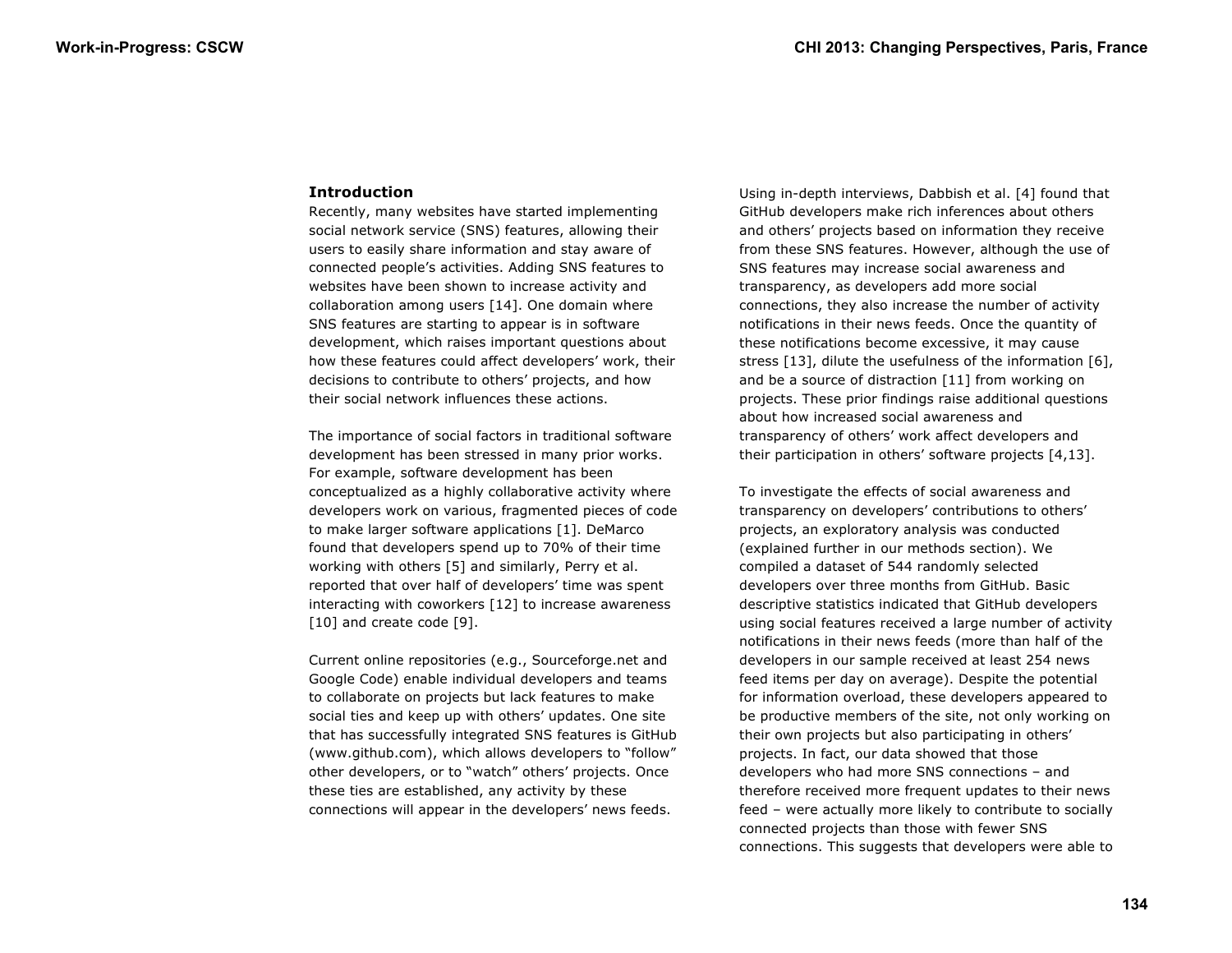somehow cope with the exorbitant influx of activity information from their social connections.

A possible strategy these developers used to cope with the large amount of activity information was to follow and learn from the actions of other developers. This tactic is related to social learning theory, which argues that people learn from observing role models in day-today life and that they will begin to act like the people they observe [2,3], and social navigation [7], which states that users navigate through information space guided by the activities of others. Dabbish et al. [4] labels these role models as "rockstars" in their qualitative study of GitHub developers. Rockstars are developers with thousands of followers and deemed to have some special skill or knowledge. Other developers can learn from these rockstars by tracking how they are coding, where they are giving their attention, and how they are solving problems [4].

Based on these ideas, we decided to focus on the following research question: how do extremely well connected individuals influence others' activities on an SNS-enabled software development site? From this question, we established five propositions to investigate further: 1) do rockstars' really have a larger influence on their followers compared to regular developers? 2) do certain actions by rockstars affect their followers differently? 3) does a project's age affect a rockstars' influence on followers? 4) does the amount of activity by a rockstar on a project influence followers? And 5) do followers use rockstars as guides to projects?

## **Method**

Detailed activity and social connectivity data was collected over a three-month period for a random sample of 544 developers. A total of 38,681 actions across 5,657 projects were observed. Our sample controlled for those using the site as a code dump, and included only developers that performed at least one action, and was following or watching at least one other person or project (owned by someone else). A custom script using GitHub's API logged all users' actions every three minutes into a database. Actions included: *who* (developer), *what* (action), *where* (project), and *when* (timestamp). The actions included *commit comment, create, delete, download, follow, fork, gist, gollum, issue comment, issues, public, pull request review comment, pull request, push,* and *watch* events (which are further explained in [8]). The following metadata was also collected: when a project first began, who developers were connected to (who they were following, and who were following them), and what projects they were connected to (i.e., watching).

One particularly interesting group of developers collaborating often with others were "rockstars" [4]. Ordering developers by their number of *followers* and number of *actions performed* revealed four rockstars (followers: *x̅=*2035.5, *SD*=1850, actions: *x̅=*100.5, *SD=*60.8), that were significantly different from other developers (followers: *x̅=*40.4, *SD*=69.7, actions: *x̅=*32.1, *SD=*87.8). Combined, the four rockstars were connected to 183 projects (91 owned by the rockstars, and 92 owned by others), and 2,139 unique followers.

## **Findings**

Using a data visualization tool for initial insights and statistical analyses for subsequent empirical exploration, we observed a number of empirical regularities, which we summarize as propositions.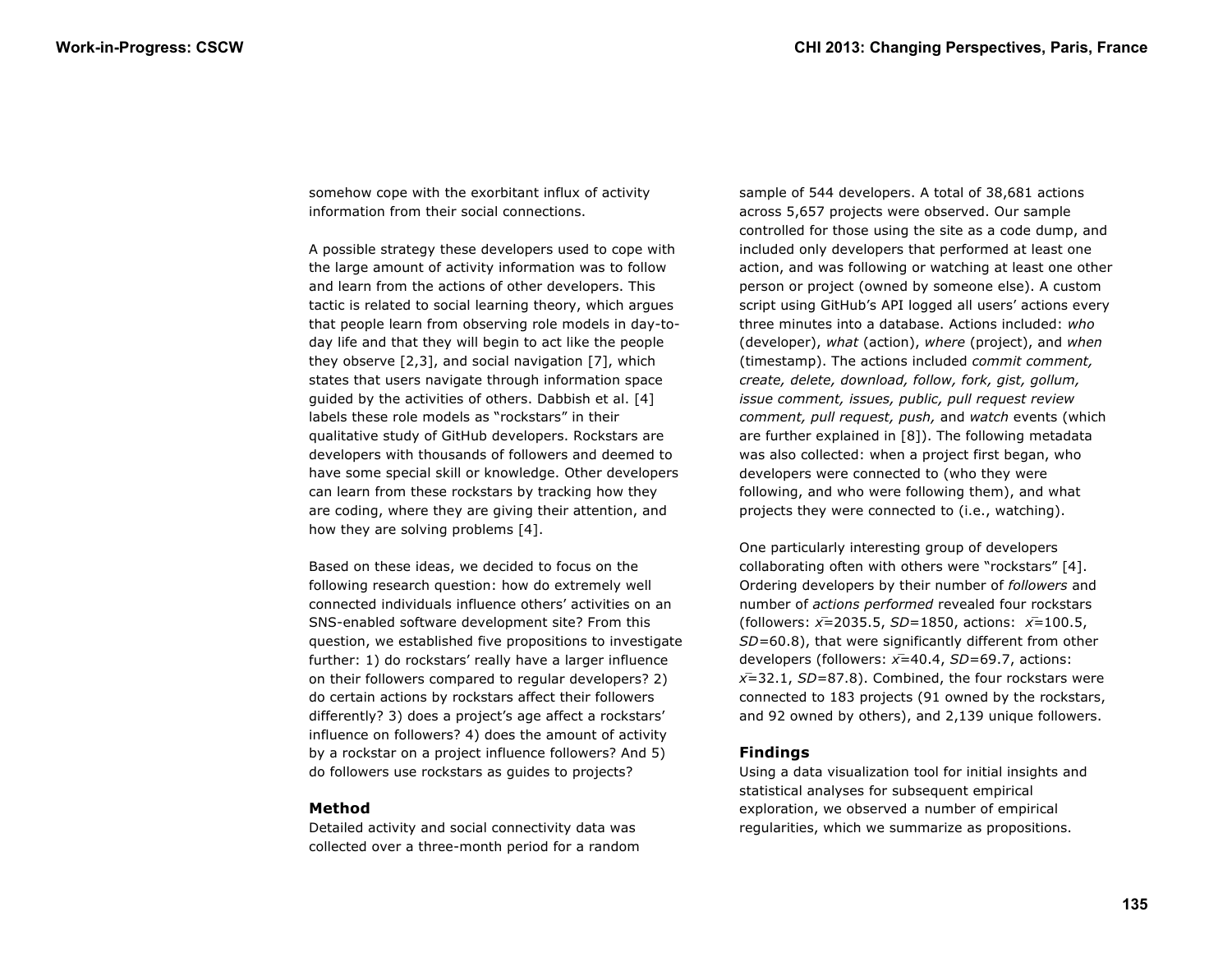*Rockstars Do Strongly Influence their Followers* Results of a linear regression indicated that more of the rockstars' followers performed subsequent actions (*x̅*=83.2, *SD*=27.9) on the same projects than the followers of regular developers (*x̅*=12.7, *SD*=8.5), meaning that rockstars have a bigger influence on their followers. Being a rockstar was found to be a significant predictor (*β*=96.8, *p*<.001) accounting for 44.8% of the variance (*R<sup>2</sup>* =.448, *F*(1, 394)=319.92, *p*<.001) explaining the number of followers performing a subsequent action.

*Rockstars' Action Type Affects Project Attractiveness* Next, we wanted to investigate if certain types of actions by rockstars affected how many of their followers performed subsequent actions on the same projects. To test this, we focused on projects that rockstars could contribute to, without having any strong ties. We identified 92 projects that were not owned or associated with rockstars.

For the analysis, we divided the actions performed on these projects into two groups: 1) *watch* and *fork*, and 2) *open issue*, *pull request*, and *comment*. This distinction was made because the actions of the first group trigger a news feed event, but do not necessarily indicate a contribution to the project. In contrast, the actions in the second group trigger a news feed event and constitute a contribution or addition to the project. Additionally, projects where rockstars were the last contributor to a project were excluded (*n*=11) since there was no subsequent follower activity to analyze.

The results of the linear regression indicated that the action type of rockstars reliably explained 11.6% of the variance (*R<sup>2</sup>* =.116, *F*(1,79)=10.32, *p*<.01) predicting

the subsequent actions of their followers (*β*=.04, *p*<.01). So, the type of action a rockstar performs will attract a different amount of participation from their followers on the same project. When a rockstar performs a *watch* or *fork* action, followers are performing fewer actions in the same project compared to when they are performing an *open issue*, *pull request*, or *comment* action.

*Project Age Affects Project Attractiveness* Next, we wanted to observe whether the age of a project affected the influence of a rockstar on their followers. For this analysis we used the 92 projects that rockstars did not own and were not associated to. These projects' absolute age ranged from 4 to 40 months (*x̅*=12.7, *SD*=8.5).

Results of a linear regression indicated that the age of projects explained 10.8% of the variance  $(R^2 = .108, )$  $F(1, 90) = 10.85$ ,  $p < .01$ ) of the subsequent actions by rockstars' followers on the same projects (*β*=-.59, *p*<.01). Furthermore, this was a negative relationship, meaning that rockstars' actions on older projects were correlated with fewer subsequent actions by followers.

*Rockstars' Intensity Affects Project Attractiveness* We wanted to test whether high activity on a project by rockstars affected their followers' contributions to the same project. To investigate this, we examined the actions of rockstars' on the projects they owned (*n*=91) and the number of followers doing a subsequent action on the same projects. We chose to focus on projects owned by rockstars since we could control for contributions by others (e.g., actions such as *pull requests* require the intervention of an owner, which could potential disrupt or halt further actions).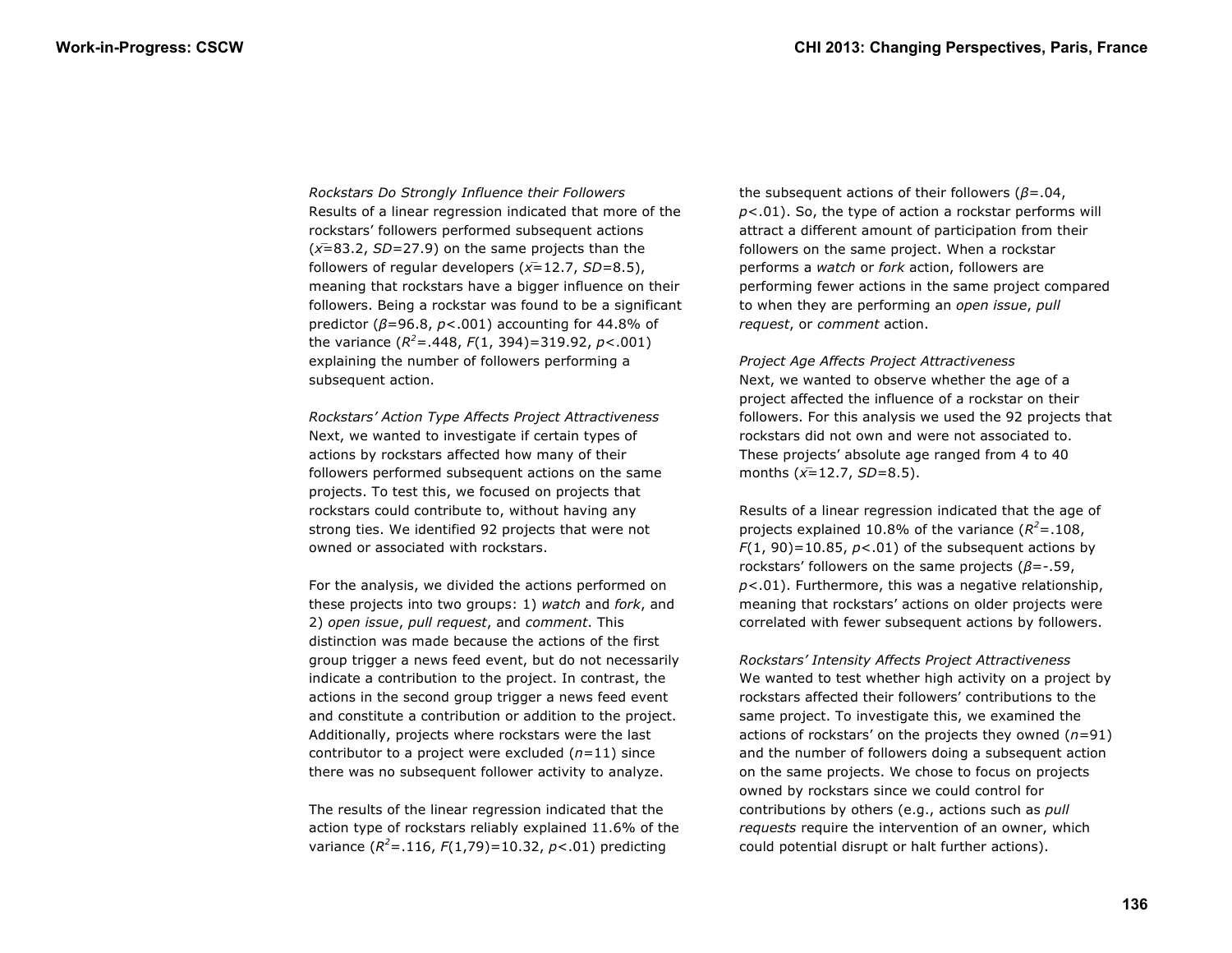Results of a linear regression indicated that when rockstars perform more actions on their owned projects, it attracts more followers to perform actions on the same project. The number of actions rockstars made in their projects explained 70.8% of the variance (*R<sup>2</sup>* =.708, *F*(1, 89)=215.76, *p*<.001) of the subsequent actions made by their followers on the same projects (*β*=.44, *p*<.001). This indicates that followers are attracted to perform actions on projects as rockstars increase their activity on those projects.

*Rockstars' Actions Guide Other Developers to Projects* Finally, we wanted to see whether followers were using the rockstars as a guide for finding projects to work on. We focused on projects rockstars did not own since we were interested to see if followers were guided to projects where rockstars did not have strong ties.

Using a data visualization tool as a guide, two types of behaviors emerged: 1) after a rockstar performs any action on a project, a follower also contributes to the project, but by doing an unrelated action (e.g., a rockstar performs a *comment* action, and the follower performs a subsequent *pull request* action), and 2) after a rockstar opens a new issue or comments on an existing issue reported about a project, a follower also comments on the same issue thread.

Similar to social learning theory and social navigation, where people follow the actions of others [2,7], a follower's action was preceded by a rockstar's action in the same project in both of the cases above. To investigate the size of this effect, we analyzed the 92 projects that rockstars contributed to, but did not own. A total of 307 followers performed subsequent actions following a rockstar's action on the same project.

However, only two cases among these were found where followers contributed to the same issue thread. The remaining 305 followers performed actions on the same project, but on different issues.

## **Discussion**

Our findings show that rockstars generally have a larger influence on their followers than ordinary developers have on their followers. Based on our data, developers using SNS-features are inundated with updates in their news feeds, potentially making it difficult to filter out interesting or relevant projects. Our findings show that developers using SNS features may utilize strategies involving rockstars to guide, filter out, and identify projects to work on.

One of our results found that certain actions by rockstars affect their followers differently. This may be explained by considering that a *watch* or *fork* action might be interpreted by a follower as the initiation of interest in a project, whereas other contributions might indicate more serious and substantive interest in the project. Another finding was that a project's age affects rockstars' influence on followers. This might be attributed to the maturity of a project, where older, stable projects may have fewer changes to implement.

Given our results, there are several HCI-related implications to consider about the use of SNS features on sites like GitHub to improve the user experience and help developers find projects to work on. Currently, Githib's news feed displays a mixture of information even though some news items may be more relevant or useful to the developer. Since we found that the activity intensity of rockstars on their own projects had a significant effect on attracting others' contributions, it